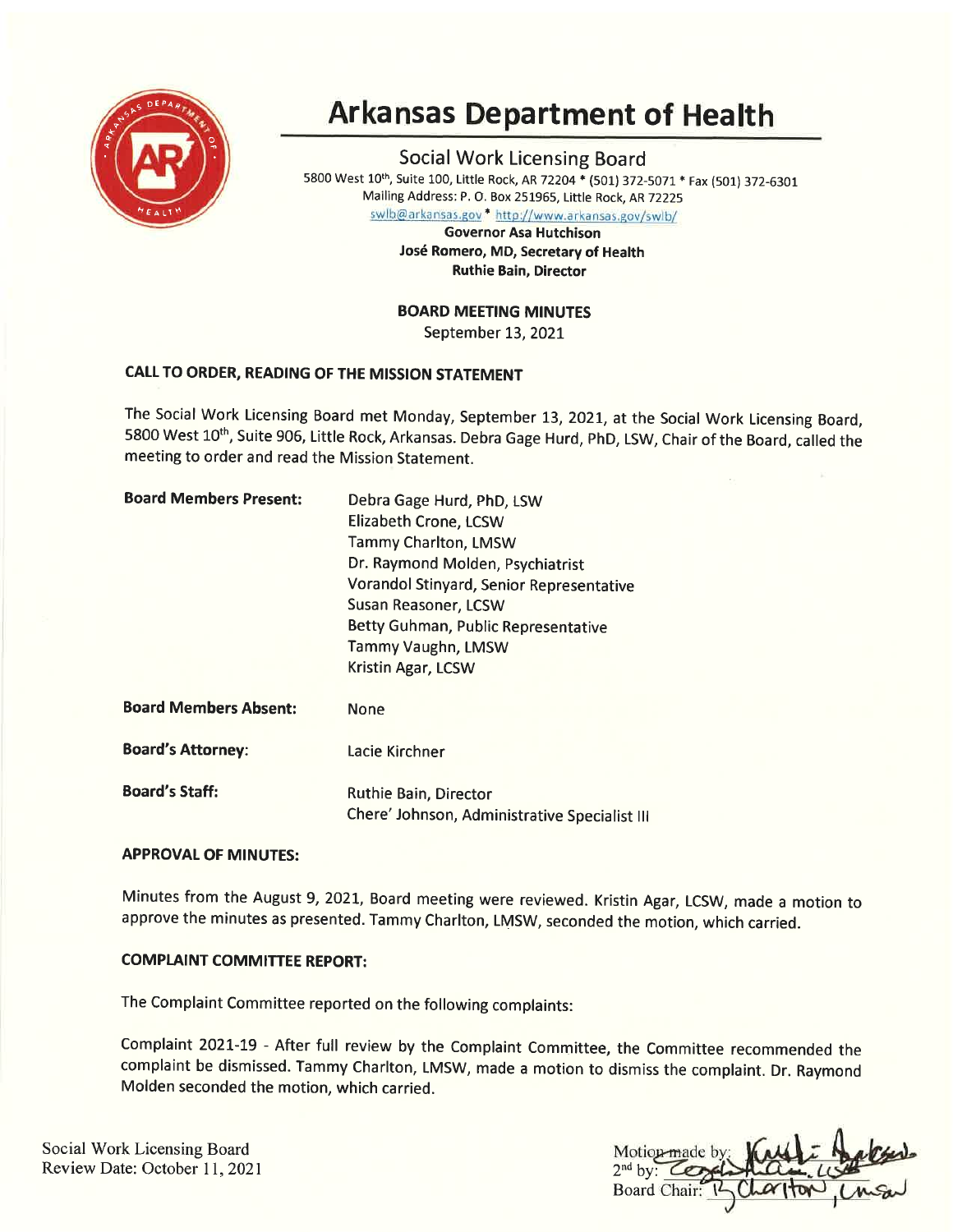Meeting Minutes September 13, 2021 Page | <sup>2</sup>

Complaint 2021-21 - After full review by the Complaint Committee, the Committee recommended the complaint be dismissed. Vorandol Stinyard made a motion to dismiss the complaint. Kristin Agar, LCSW, seconded the motion, which carried.

Complaint 2O2L-22 - After full review by the Complaint Committee, the Committee recommended the complaint be dismissed. Betty Guhman made a motion to dismiss the complaint. Vorandol Stinyard seconded the motion, which carried.

Complaint 2021-23 - After full review by the Complaint Committee, the Committee recommended the complaint be dismissed. Susan Reasoner, LCSW, made a motion to dismiss the complaint. Betty Guhman seconded the motion, which carried.

Complaint 2022-01 - After full review by the Complaint Committee, the Committee recommended the complaint be dismissed. Kirstin Agar, LCSW, made a motion to dismiss the complaint. Vorandol Stinyard seconded the motion, which carried.

Complaint 2022-02 - After full review by the Complaint Committee, the Committee recommended the complaint be dismissed. Susan Reasoner, LCSW, made a motion to dismiss the complaint. Betty Guhman seconded the motion, which carried.

Complaint 2022-03 - Pending

Complaint  $2022-04$  – Pending

Complaint 2022-OS - Pending

NEW BUSINESS:

#### Review Waiver Requests:

The Board had no requests for a waiver.

## Review ASWB Request for Nonstandard Testing Arrangements:

The Board received three (3) requests from ASWB for special arrangements. All three (3) request were approved.

### Review Changes to the LCSW Supervision Guidelines:

Additional clarifications were added to the Supervision Guidelines based on repeated errors on Supervision Plans. Susan Reasoner, LCSW, made a motion to approve the Supervision Guidelines as presented. Betty Guhman seconded the motion, which carried.

#### Review Case FY21-7117

Jonathan Wilson entered into an Agreement with the Board that was approved on September 14, 2020. Mr. Wilson has met all the stipulations of his Agreement in accordance with the Order. Debra Gage Hurd,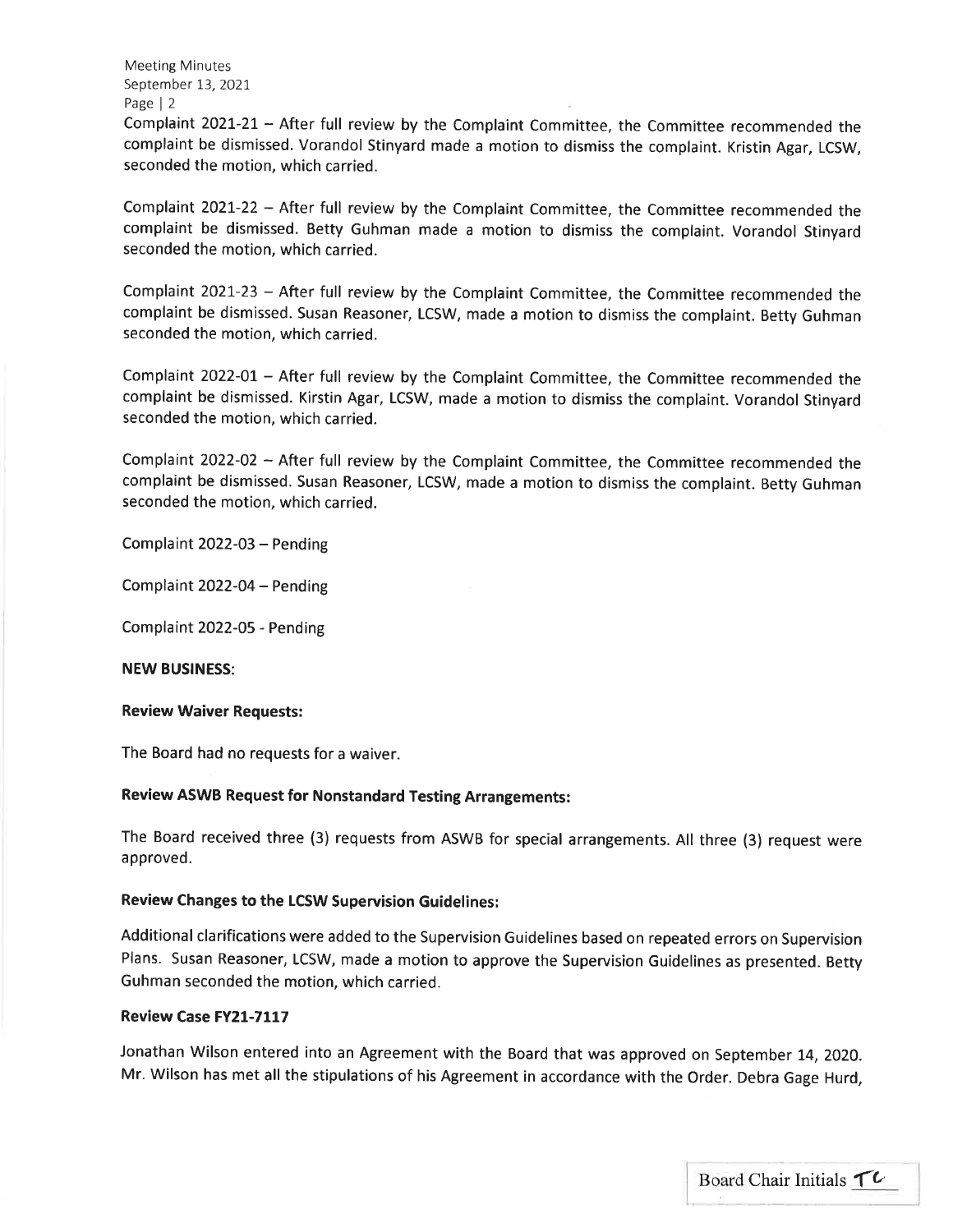Meeting Minutes September 13, 2021 Page | <sup>3</sup> PhD, LSW, made a motion to release Mr. Wilson from the agreement effective September 14, 2021. Tammy Vaughn, LMSW, seconded the motion, which carried.

## Review Changes to the Rules:

The Board reviewed changes made to the Law in the General Session for 2021,. Some of the changes required changes to the Arkansas Social Work Rules. On August 9, 2021 the Board voted to accept proposed changes to our Rules. Since that date, it has been presented to change wording on one item. That item, under continuing education was presented for vote today. Tammy Vaughn, LMSW, made a motion to accept the changes as proposed previously along with the newly worded paragraph. Vorandol Stinyard seconded the motion, which carried.

## Review of Standing Financial Reports:

Elizabeth Crone, LCSW, reviewed and approved the Warrant Detail Report, ASWB Exam Candidate Log, Leave Report, Refund Report and Trial Balance Reports. These reports were from August 202L. Dr. Debra Gage Hurd, PhD, LSW, made a motion to accept the reports as presented. Kirstin Agar, LCSW, seconded the motion, which carried.

### Action Taken on Applications:

Tammy Charlton, LMSW, made a motion to approve the action taken on the applications for licensure

### **LSW Applications:**

## Provisionally Licensed and Approved to Take the Exam:

| Nicole Ballinger     |
|----------------------|
| Natasha Hale         |
| Jessica Lael Russell |
| Rebecca Cooper       |

Preston Black Tiffany Jones Taylor Russell Liliana Briseno Kristen Lazarini Madissen Shearer

i.

## Approved to take the Exam:

| Rebekah Carter |
|----------------|
| Raychel Valdez |

Rae Wiley Hooker Guadalupe Zepeda-Hernandez Rosetta Ross-Crawford

## Approved for Licensure through Reciprocity:

None

Denied or Withdrawn Applications:

Kennedi Christian Kaylen Edwards

### tMSW Applications:

Provisionally Licensed and Approved to take Examination: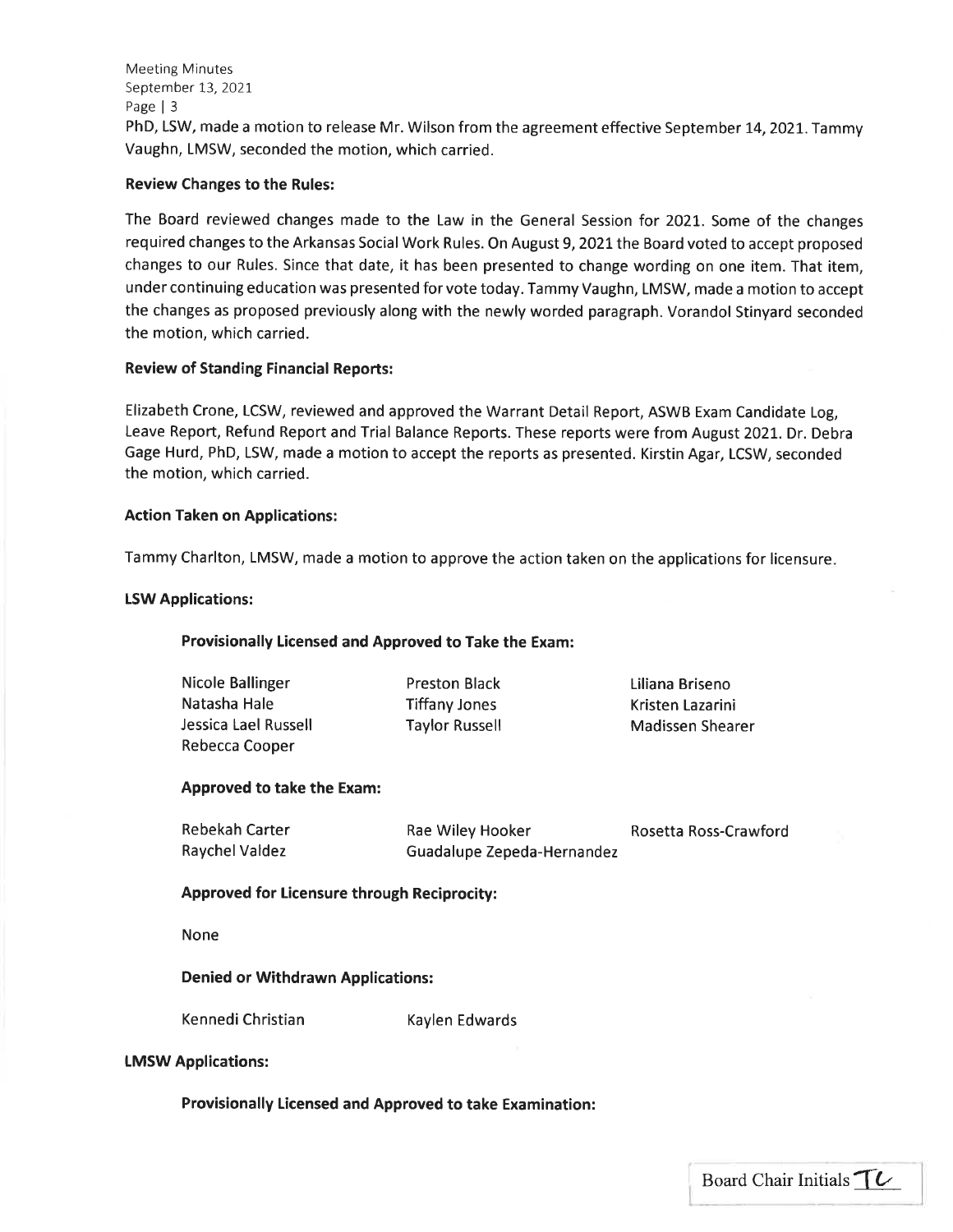Meeting Minutes September 13, 2021 Page | 4

| <b>Rusty Daniels Armstrong</b> | Antonina Catherine Bayly | Maegan Leigh Carlson            |
|--------------------------------|--------------------------|---------------------------------|
| Joann Elizabeth Charles        | Raven Don Chronister     | <b>Stephanie Clark</b>          |
| McKala Alyssa Dillard          | Lacey Rose Ellis         | <b>Mary Hicks</b>               |
| MaTeshia Hudson                | Sarah Jimerson           | Alexys Kuchinski                |
| Kathleen McCain                | Mutya Victoria Mendiola  | Lori Lynn Mitchell              |
| Regina Erin Murphy             | LeQuarius Autavia Nimmer | <b>Brigette Denise Phillips</b> |
| Hannah Marie Ragas             | <b>Christina Robbins</b> | Anita Robinson                  |
| Diana Rossio                   | Madolyn Statler          | <b>Madison Payne Testerman</b>  |
|                                |                          |                                 |

## Approved to take the Exam:

| Shandra A Clash      | Alicia Gill            | Diana Evelyn Hernandez |
|----------------------|------------------------|------------------------|
| Jasmine Tierra Jones | Sonya Lorraine Lampkin | Amy Lesa Luker         |
| Sonya Raquel Otts    | Kawanza Tenner         |                        |

## Approved for Licensure through Reciprocity:

| Leah Hiler              | Marilyn Johnson | Marquetta Johnson |
|-------------------------|-----------------|-------------------|
| <b>Ashley Valamides</b> |                 |                   |

# Denied or Withdrawn Applications:

None

#### LCSW Applications:

 $\tilde{\alpha}$ 

#### Approved to take Examination:

| <b>Amber Bouchard-Clark</b> | Stacie Lee Chalupka        | Avoinia Michelle Durby        |
|-----------------------------|----------------------------|-------------------------------|
| <b>Aaron Ernest</b>         | <b>Uatchet Gay</b>         | Chelsea Nicole Glover         |
| Misha Nicole Helm           | Chelsie Kennedy            | <b>Hailey Elizabeth Levin</b> |
| Alana Nicole Linn           | Jessica Leann Martin       | <b>Courtney McPherson</b>     |
| Jennifer See-Rodgers        | <b>Tina Marie Simons</b>   | Jacqueline H Smith            |
| <b>Sharnae Thomas</b>       | <b>Hannah Grace Tilley</b> | Jonathan Waddell              |
| Anna Wilson                 | Makenzie Wolfe             |                               |

## Approved for Licensure through Reciprocity:

| Lorri Michelle Barrett     | Nicole Renee Cannonier | <b>Monica Carrion-French</b> |
|----------------------------|------------------------|------------------------------|
| Alyson Wysong Harder       | Mary Hogan             | Susan Jamieson               |
| Leighanna Danielle Kilgore | Wendy Lee Leonard      | LaTonya Thomas               |

## Denied or Withdrawn Applications:

None

¥